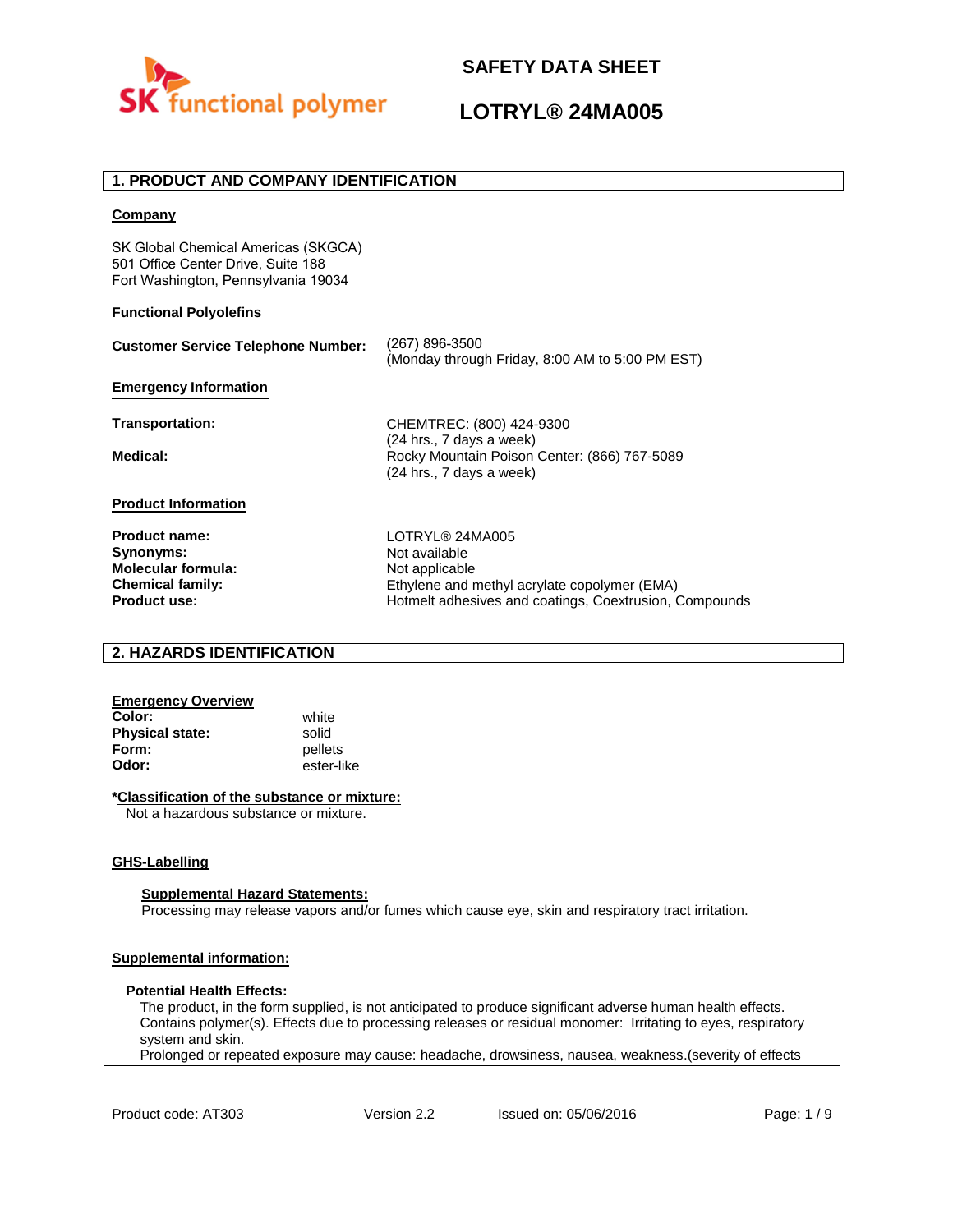

# **LOTRYL® 24MA005**

depends on extent of exposure) .

### **Other:**

Handle in accordance with good industrial hygiene and safety practice. (pellets/granules) This product may release fume and/or vapor of variable composition depending on processing time and temperature.

## **3. COMPOSITION/INFORMATION ON INGREDIENTS**

| <b>Chemical Name</b>                                   | CAS-No.    | Wt/Wt        | <b>GHS Classification**</b> |
|--------------------------------------------------------|------------|--------------|-----------------------------|
| 2-Propenoic acid, methyl ester, polymer<br>with ethene | 25103-74-6 | $\leq$ 100 % | Not classified              |

\*\*For the full text of the H-Statements mentioned in this Section, see Section 16.

## **4. FIRST AID MEASURES**

### **4.1. Description of necessary first-aid measures:**

#### **Inhalation:**

If inhaled, remove victim to fresh air.

#### **Skin:**

In case of contact, immediately flush skin with plenty of water. If molten polymer gets on the skin, cool rapidly with cold water. Do not peel solidified product off the skin. Obtain medical treatment for thermal burns. Remove material from clothing. Wash clothing before reuse. Thoroughly clean shoes before reuse.

### **Eyes:**

Immediately flush eye(s) with plenty of water. Obtain medical treatment for thermal burns.

### **Ingestion:**

If swallowed, DO NOT induce vomiting. Get medical attention. Never give anything by mouth to an unconscious person.

### **4.2. Most important symptoms/effects, acute and delayed:**

For most important symptoms and effects (acute and delayed), see Section 2 (Hazard Statements and Supplemental Information) and Section 11 (Toxicology Information) of this SDS.

### **4.3. Indication of immediate medical attention and special treatment needed, if necessary:**

Unless otherwise noted in Notes to Physician, no specific treatment noted; treat symptomatically.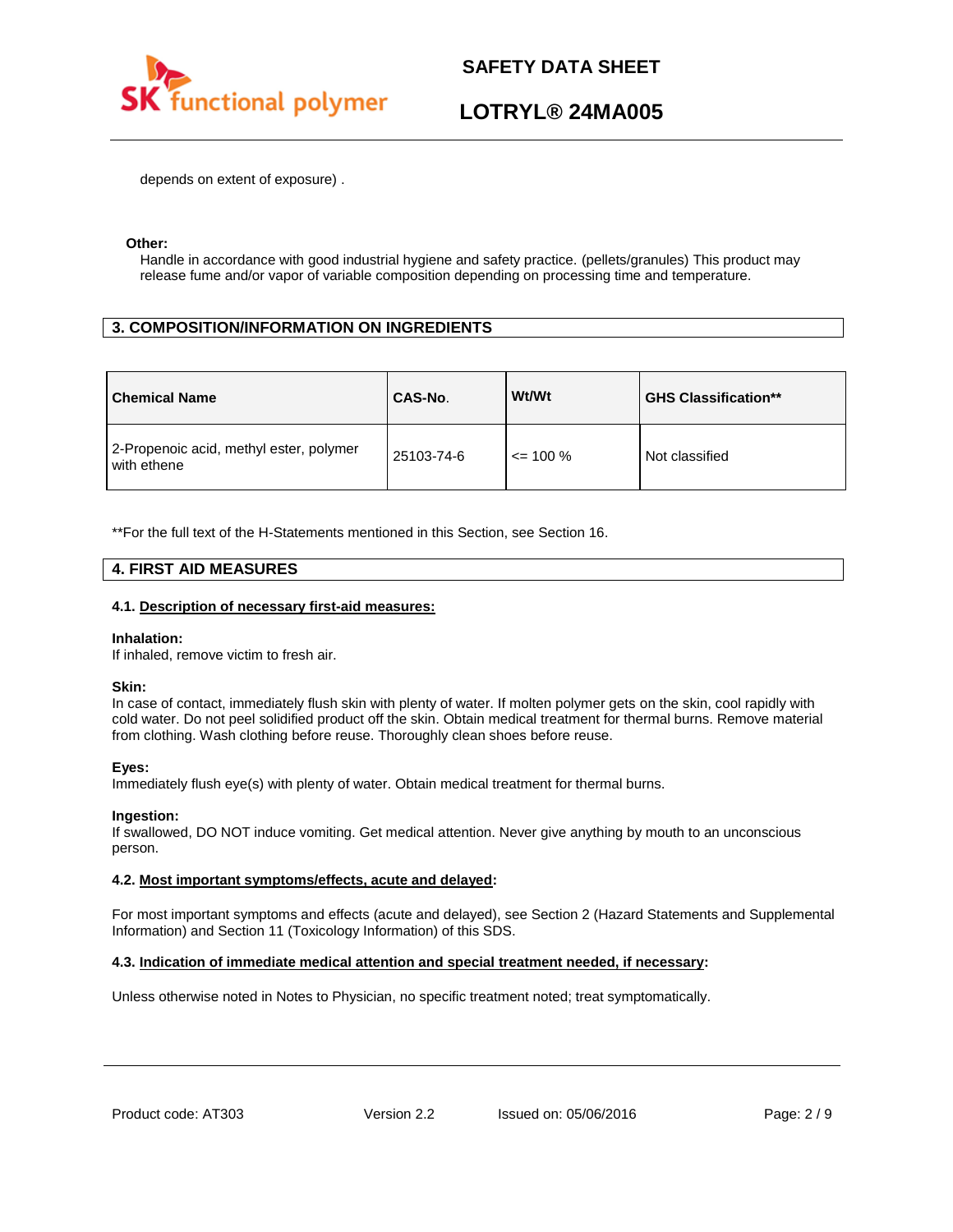

# **LOTRYL® 24MA005**

## **5. FIREFIGHTING MEASURES**

### **Extinguishing media (suitable):**

Water spray, Carbon dioxide (CO2), Foam, Dry chemical

#### **Protective equipment:**

Fire fighters and others who may be exposed to products of combustion should wear full fire fighting turn out gear (full Bunker Gear) and self-contained breathing apparatus (pressure demand / NIOSH approved or equivalent).

#### **Further firefighting advice:**

Fire fighting equipment should be thoroughly decontaminated after use.

### **Fire and explosion hazards:**

When burned, the following hazardous products of combustion can occur: Carbon oxides Hazardous organic compounds

## **6. ACCIDENTAL RELEASE MEASURES**

### **Personal precautions, Emergency procedures, Methods and materials for containment/clean-up:**

Prevent further leakage or spillage if you can do so without risk. Ventilate the area. Sweep up and shovel into suitable properly labeled containers for prompt disposal. Possible fall hazard – floor may become slippery from leakage/spillage of product. Avoid dispersal of spilled material and runoff and contact with soil, waterways, drains and sewers. Consult a regulatory specialist to determine appropriate state or local reporting requirements, for assistance in waste characterization and/or hazardous waste disposal and other requirements listed in pertinent environmental permits.

#### **Protective equipment:**

Appropriate personal protective equipment is set forth in Section 8.

## **7. HANDLING AND STORAGE**

#### **Handling**

#### **General information on handling:**

Avoid breathing dust.

Avoid breathing processing fumes or vapors.

Handle in accordance with good industrial hygiene and safety practices. These practices include avoiding unnecessary exposure and removal of material from eyes, skin, and clothing.

#### **Storage**

#### **General information on storage conditions:**

Keep in a dry, cool place. Store in closed containers, in a secure area to prevent container damage and subsequent spillage. Store away from moisture and heat to maintain the technical properties of the product.

### **Storage stability – Remarks:**

Stable under recommended storage conditions.

#### **Storage incompatibility – General:**  None known.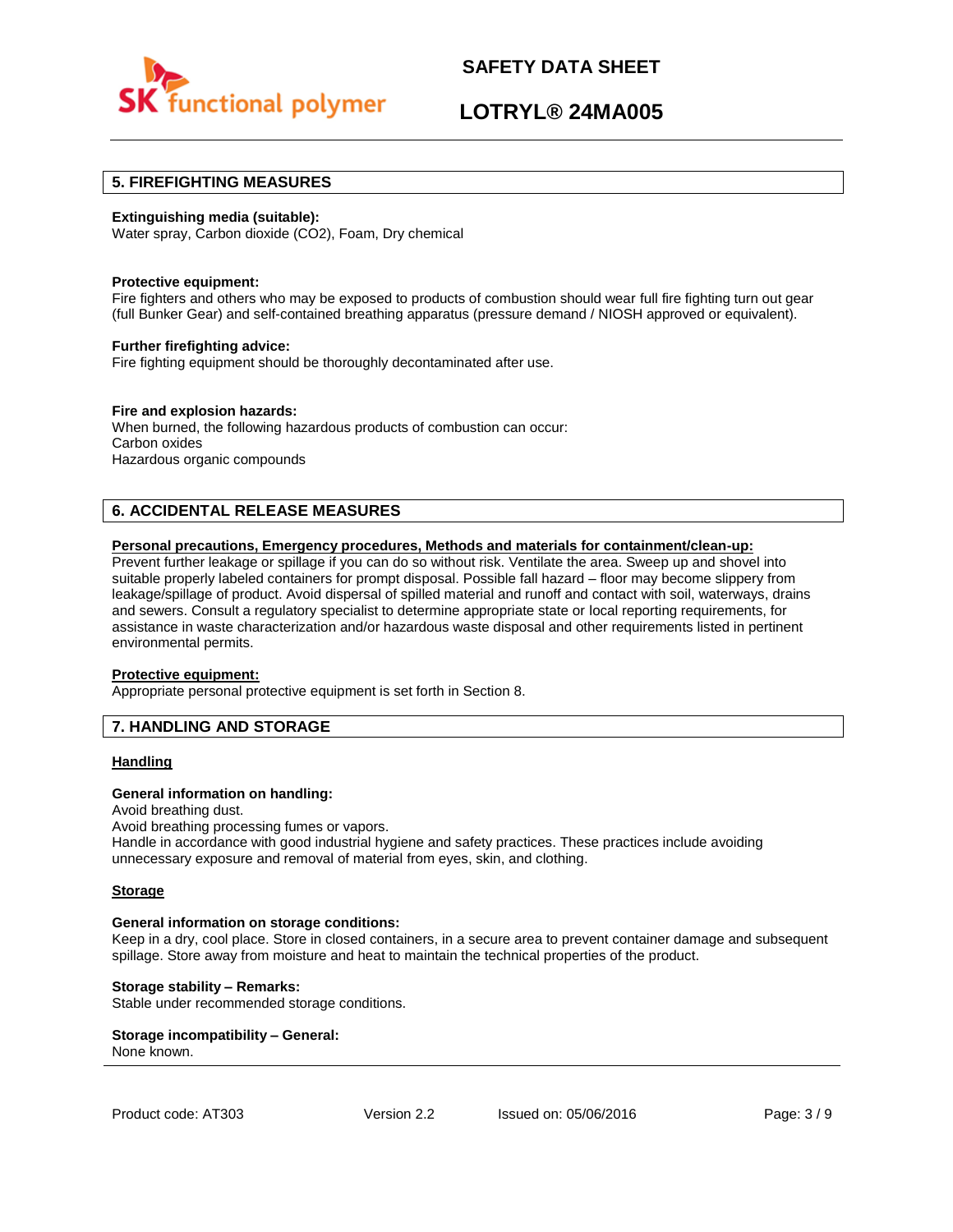

# **LOTRYL® 24MA005**

# **Temperature tolerance – Do not store above:**

86 °F (30 °C)

## **8. EXPOSURE CONTROLS/PERSONAL PROTECTION**

### **Airborne Exposure Guidelines:**

## **Particles Not Otherwise Specified / Nuisance Dust (Proprietary)**

US. ACGIH Threshold Limit Values

| Form:                 | Inhalable particles.  |
|-----------------------|-----------------------|
| Time weighted average | $10 \text{ ma/m}$ 3   |
| Form:                 | Respirable particles. |
| Time weighted average | $3 \text{ mg/m}$      |

US. OSHA Table Z-1 Limits for Air Contaminants (29 CFR 1910.1000)

| Form: | Respirable fraction. |
|-------|----------------------|
| PEL:  | $5 \,\mathrm{mg/m}$  |

**Form:** Total dust PEL: 15 mg/m3

US. OSHA Table Z-3 (29 CFR 1910.1000)

| Form:                 | Respirable fraction.                           |
|-----------------------|------------------------------------------------|
| Time weighted average | 15 millions of particles per cubic foot of air |
| Form:                 | Total dust                                     |
| Time weighted average | 50 millions of particles per cubic foot of air |
| Form:                 | Respirable fraction.                           |
| Time weighted average | $5 \text{ mg/m}$                               |
| Form:                 | Total dust                                     |
| Time weighted average | 15 $mg/m3$                                     |

Only those components with exposure limits are printed in this section. Limits with skin contact designation above have skin contact effect. Air sampling alone is insufficient to accurately quantitate exposure. Measures to prevent significant cutaneous absorption may be required. Limits with a sensitizer designation above mean that exposure to this material may cause allergic reactions.

### **Engineering controls:**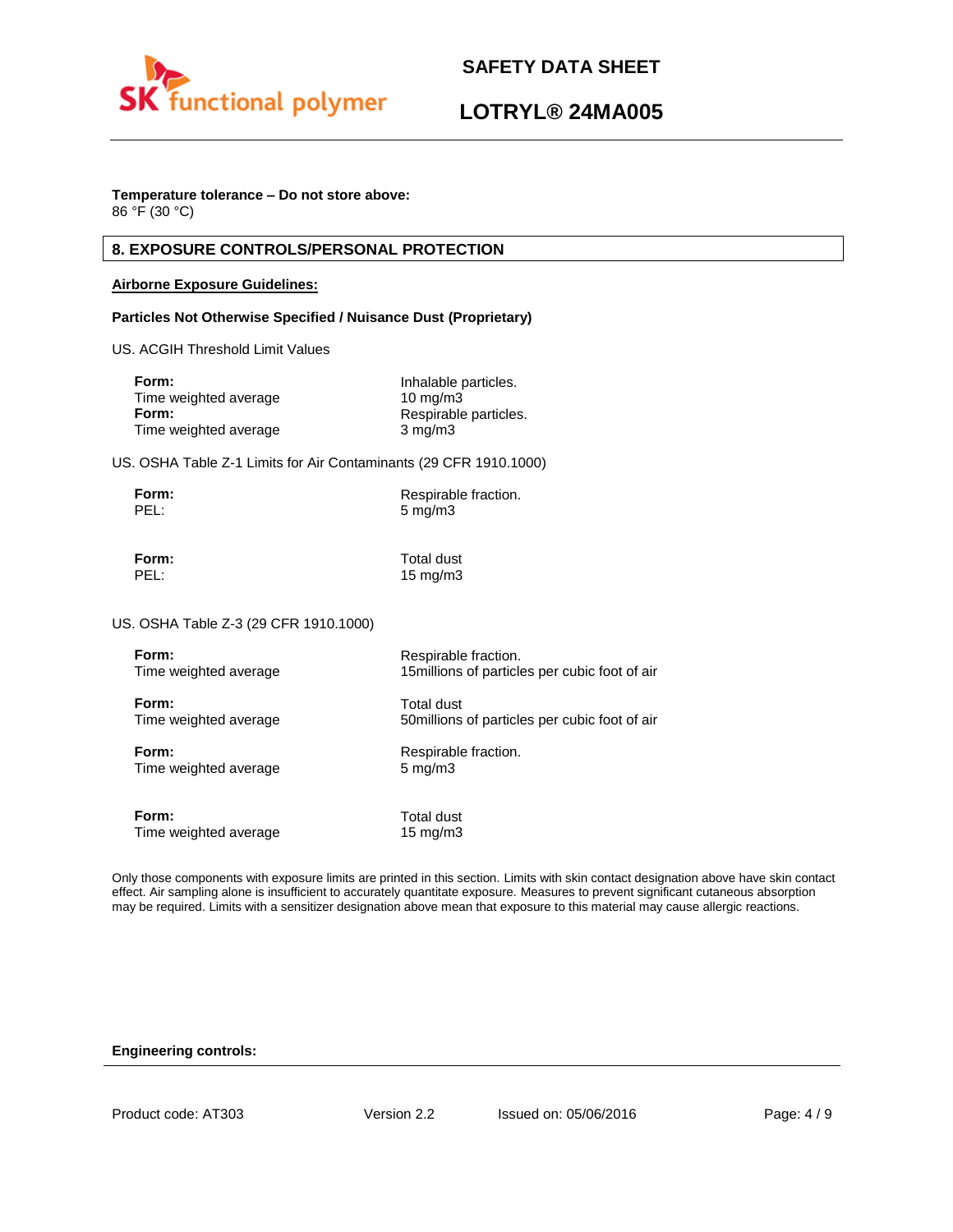

# **LOTRYL® 24MA005**

Investigate engineering techniques to reduce exposures below airborne exposure limits or to otherwise reduce exposures. Provide ventilation if necessary to minimize exposures or to control exposure levels to below airborne exposure limits (if applicable see above).If practical, use local mechanical exhaust ventilation at sources of air contamination such as open process equipment.

### **Respiratory protection:**

Avoid breathing dust. Avoid breathing processing fumes or vapors. Where airborne exposure is likely or airborne exposure limits are exceeded (if applicable, see above), use NIOSH approved respiratory protection equipment appropriate to the material and/or its components and substances released during processing. Consult respirator manufacturer to determine appropriate type equipment for a given application. Observe respirator use limitations specified by NIOSH or the manufacturer. For emergency and other conditions where there may be a potential for significant exposure or where exposure limit may be significantly exceeded, use an approved full face positive-pressure, self-contained breathing apparatus or positive-pressure airline with auxiliary self-contained air supply. Respiratory protection programs must comply with 29 CFR § 1910.134.

### **Skin protection:**

Processing of this product releases vapors or fumes which may cause skin irritation. Minimize skin contamination by following good industrial hygiene practice. Wearing protective gloves is recommended. Wash hands and contaminated skin thoroughly after contact with processing fumes or vapors. Wash thoroughly after handling.

### **Eye protection:**

Use good industrial practice to avoid eye contact. Processing of this product releases vapors or fumes which may cause eye irritation. Where eye contact may be likely, wear chemical goggles and have eye flushing equipment available.

| 9. PHYSICAL AND CHEMICAL PROPERTIES    |                               |
|----------------------------------------|-------------------------------|
| Color:                                 | white                         |
| <b>Physical state:</b>                 | solid                         |
| Form:                                  | pellets                       |
| Odor:                                  | ester-like                    |
| <b>Odor threshold:</b>                 | No data available             |
| <b>Flash point</b>                     | Not applicable                |
| <b>Auto-ignition</b><br>temperature:   | approximately 662 °F (350 °C) |
| Lower flammable limit<br>$(LFL)$ :     | No data available             |
| <b>Upper flammable limit</b><br>(UEL): | No data available             |
| pH:                                    | Not applicable                |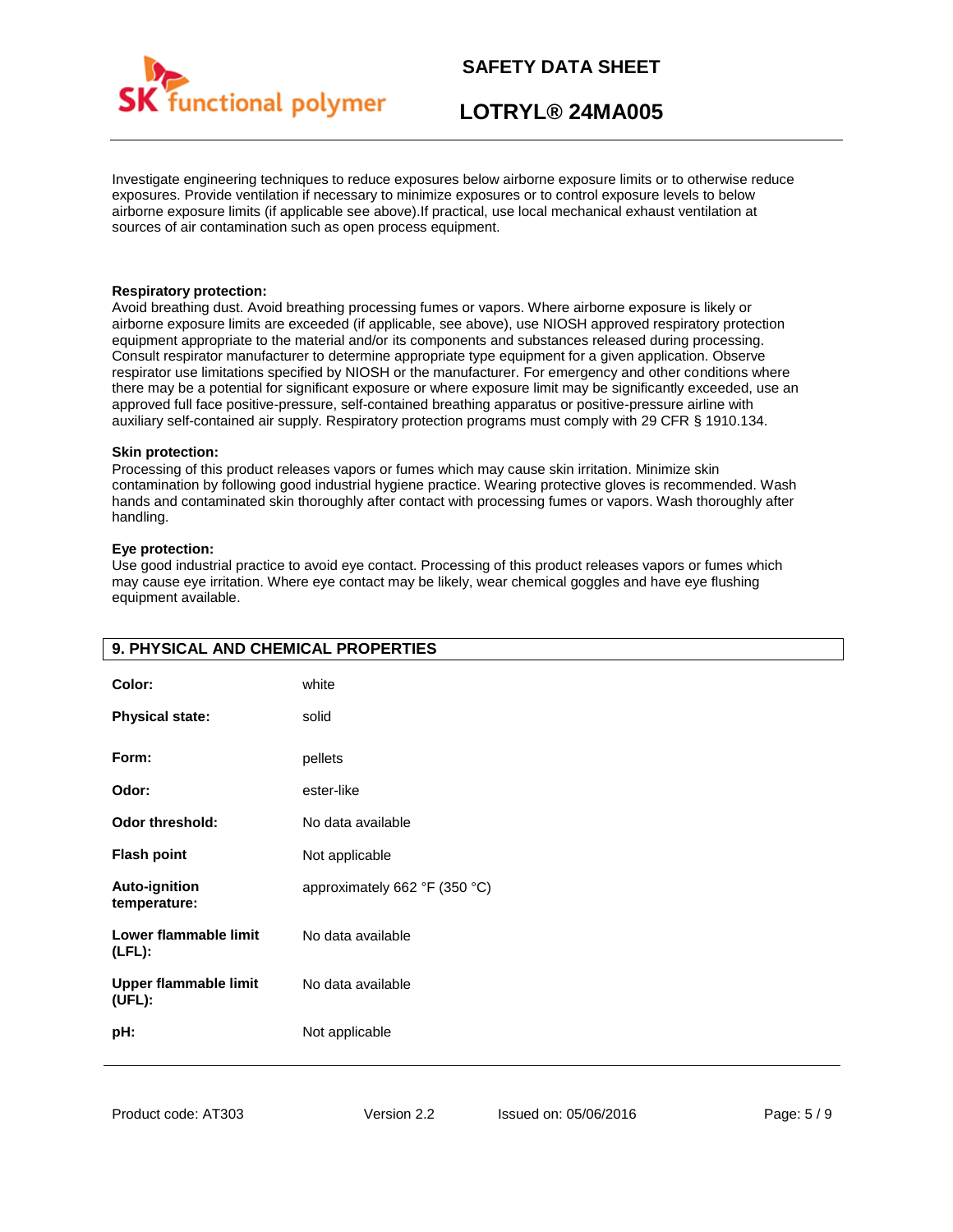

# **LOTRYL® 24MA005**

| Density:                                   | 0.94 g/cm3 (68 °F (20 °C))                              |
|--------------------------------------------|---------------------------------------------------------|
| <b>Bulk density:</b>                       | approximately 500 kg/m3 68 $\degree$ F (20 $\degree$ C) |
| Vapor pressure:                            | Not applicable                                          |
| Vapor density:                             | Not applicable                                          |
| <b>Boiling point/boiling</b><br>range:     | No data available                                       |
| Melting point/range:                       | 162 °F (72 °C)                                          |
| <b>Freezing point:</b>                     | No data available                                       |
| <b>Evaporation rate:</b>                   | No data available                                       |
| <b>Solubility in water:</b>                | 68 °F (20 °C) insoluble                                 |
| Viscosity, dynamic:                        | No data available                                       |
| <b>Oil/water partition</b><br>coefficient: | No data available                                       |
| <b>Thermal decomposition</b>               | $>662$ °F ( $>350$ °C)                                  |
| <b>Flammability:</b>                       | See GHS Classification in Section 2                     |

## **10. STABILITY AND REACTIVITY**

### **Stability:**

The product is stable under normal handling and storage conditions.

## **Hazardous reactions:**

Hazardous polymerisation may occur.

## **Materials to avoid:**

None known.

### **Conditions / hazards to avoid:**

Avoid storing in moist and warm conditions. (to maintain the technical properties of the product). See Hazardous Decomposition Products below.

### **Hazardous decomposition products:**

Thermal decomposition giving toxic, flammable, and / or corrosive products: Carbon oxides Hazardous organic compounds Acrylates Methacrylates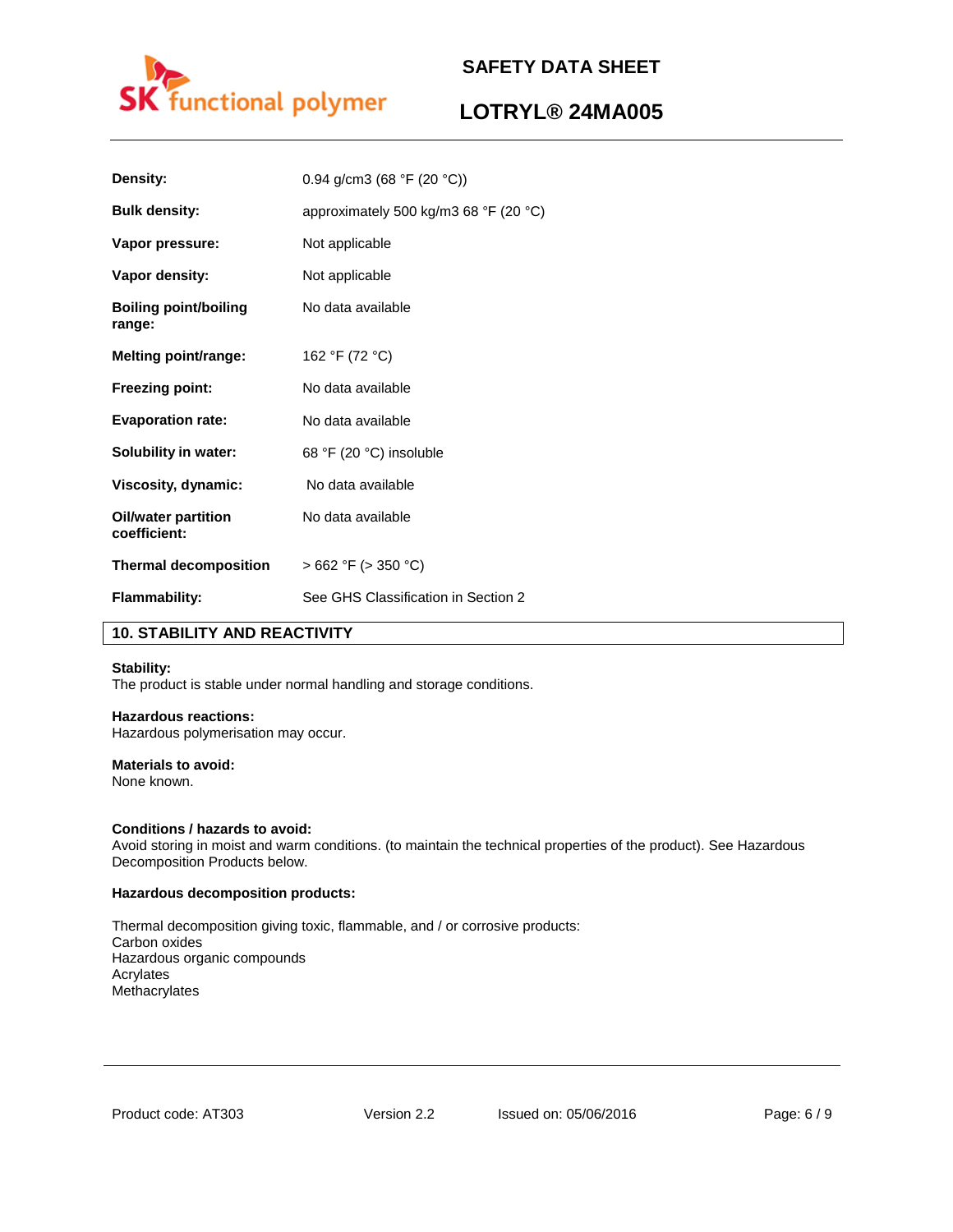

# **LOTRYL® 24MA005**

## **11. TOXICOLOGICAL INFORMATION**

Data on this material and/or a similar material are summarized below.

### **Data for 2-Propenoic acid, methyl ester, polymer with ethene (25103-74-6)**

### **Other information**

The information presented is from representative materials in this chemical class. The results may vary depending on the test substance. Effects due to processing releases or residual monomer: Possible cross sensitization with other acrylates and methacrylates

## **12. ECOLOGICAL INFORMATION**

### **Chemical Fate and Pathway**

No data are available.

### **Ecotoxicology**

No data are available.

## **13. DISPOSAL CONSIDERATIONS**

#### **Waste disposal:**

Where possible recycling is preferred to disposal or incineration. If recycling is not an option, incinerate or dispose of in accordance with federal, state, and local regulations. Pigmented, filled and/or solvent laden product may require special disposal practices in accordance with federal, state and local regulations. Consult a regulatory specialist to determine appropriate state or local reporting requirements, for assistance in waste characterization and/or hazardous waste disposal and other requirements listed in pertinent environmental permits. Note: Chemical additions to, processing of, or otherwise altering this material may make this waste management information incomplete, inaccurate, or otherwise inappropriate. Furthermore, state and local waste disposal requirements may be more restrictive or otherwise different from federal laws and regulations.

## **14. TRANSPORT INFORMATION**

### **US Department of Transportation (DOT):** not regulated

**International Maritime Dangerous Goods Code (IMDG):** not regulated

| <b>15. REGULATORY INFORMATION</b> |               |                                                                  |
|-----------------------------------|---------------|------------------------------------------------------------------|
| <b>Chemical Inventory Status</b>  |               |                                                                  |
| EU. EINECS                        | <b>EINECS</b> | Conforms to                                                      |
| United States TSCA Inventory      | <b>TSCA</b>   | The components of this product are all on<br>the TSCA Inventory. |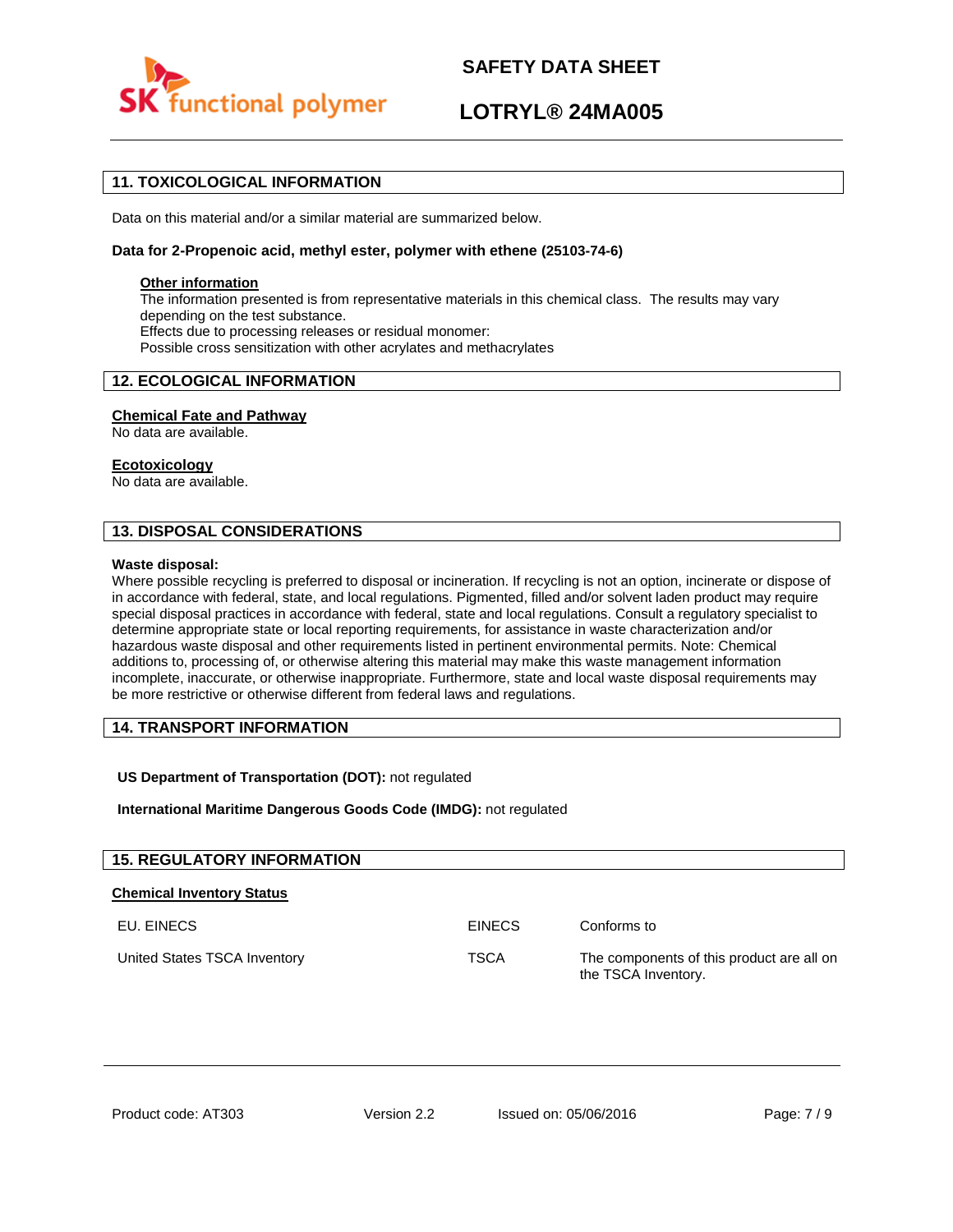

# **LOTRYL® 24MA005**

| Canadian Domestic Substances List (DSL)                               | <b>DSL</b>       | All components of this product are on the<br>Canadian DSL |
|-----------------------------------------------------------------------|------------------|-----------------------------------------------------------|
| China. Inventory of Existing Chemical Substances in<br>China (IECSC)  | IECSC (CN)       | Conforms to                                               |
| Japan. ENCS - Existing and New Chemical<br>Substances Inventory       | ENCS (JP)        | Conforms to                                               |
| Japan. ISHL - Inventory of Chemical Substances                        | ISHL (JP)        | Conforms to                                               |
| Korea. Korean Existing Chemicals Inventory (KECI)                     | <b>KECI (KR)</b> | Conforms to                                               |
| Philippines Inventory of Chemicals and Chemical<br>Substances (PICCS) | PICCS (PH)       | Conforms to                                               |
| Australia Inventory of Chemical Substances (AICS)                     | <b>AICS</b>      | Conforms to                                               |

### **United States – Federal Regulations**

### **SARA Title III – Section 302 Extremely Hazardous Chemicals:**

The components in this product are either not SARA Section 302 regulated or regulated but present in negligible concentrations.

### **SARA Title III - Section 311/312 Hazard Categories:**

No SARA Hazards

#### **SARA Title III – Section 313 Toxic Chemicals:**

This material does not contain any chemical components with known CAS numbers that exceed the threshold (De Minimis) reporting levels established by SARA Title III, Section 313.

### **Comprehensive Environmental Response, Compensation, and Liability Act (CERCLA) - Reportable Quantity (RQ):**

The components in this product are either not CERCLA regulated, regulated but present in negligible concentrations, or regulated with no assigned reportable quantity.

#### **United States – State Regulations**

### **New Jersey Right to Know**

No components are subject to the New Jersey Right to Know Act.

#### **Pennsylvania Right to Know**

Chemical name CAS-No.

2-Propenoic acid, methyl ester, polymer with ethene 25103-74-6

#### **California Prop. 65**

This product does not contain any chemicals known to the State of California to cause cancer, birth defects, or any other reproductive defects.

Product code: AT303 Version 2.2 Issued on: 05/06/2016 Page: 8/9